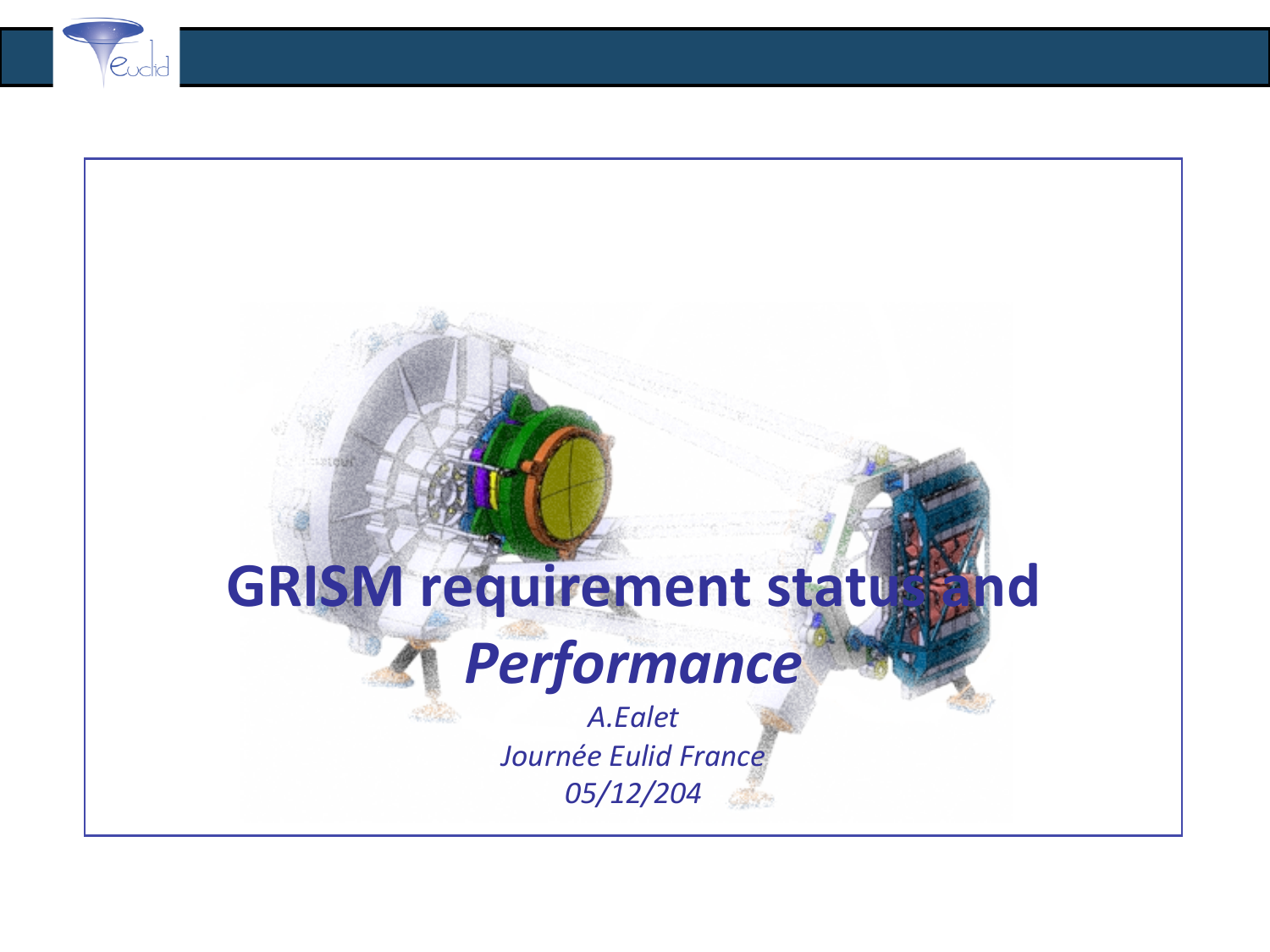Status of grism configuration end 2013 after the clustering report:

- $\sim$  4 identical red grisms 1.25<lambda<1.8  $\mu$ m
- $-$  4 orientations P.A. =  $(0, 90, 180, 270)$ ,
- $\rightarrow$  a best effort to enlarge the red coverage to 1.85  $\mu$ m

After reaction of the community, a report has been issued in march 2014, led by A.Cimatti, to ask to add back a NISP blue grism. (EUCL-UBO-RP-8-001\_v1.0\_legacy\_science\_report)

It is recommended that the blue grism spectral coverage should be extended to the shortest **possible wavelength (0.92 μm), with the constraint of still maintaining some overlap with the red grism. It is important that the blue grism spectroscopy in the deep survey** will reach line limiting fluxes of ~5x10-17 erg s-1 cm-2 (at ≥3.5σ) to maintien a high competitiveness level of the Euclid Legacy Science with respect to ground-based surveys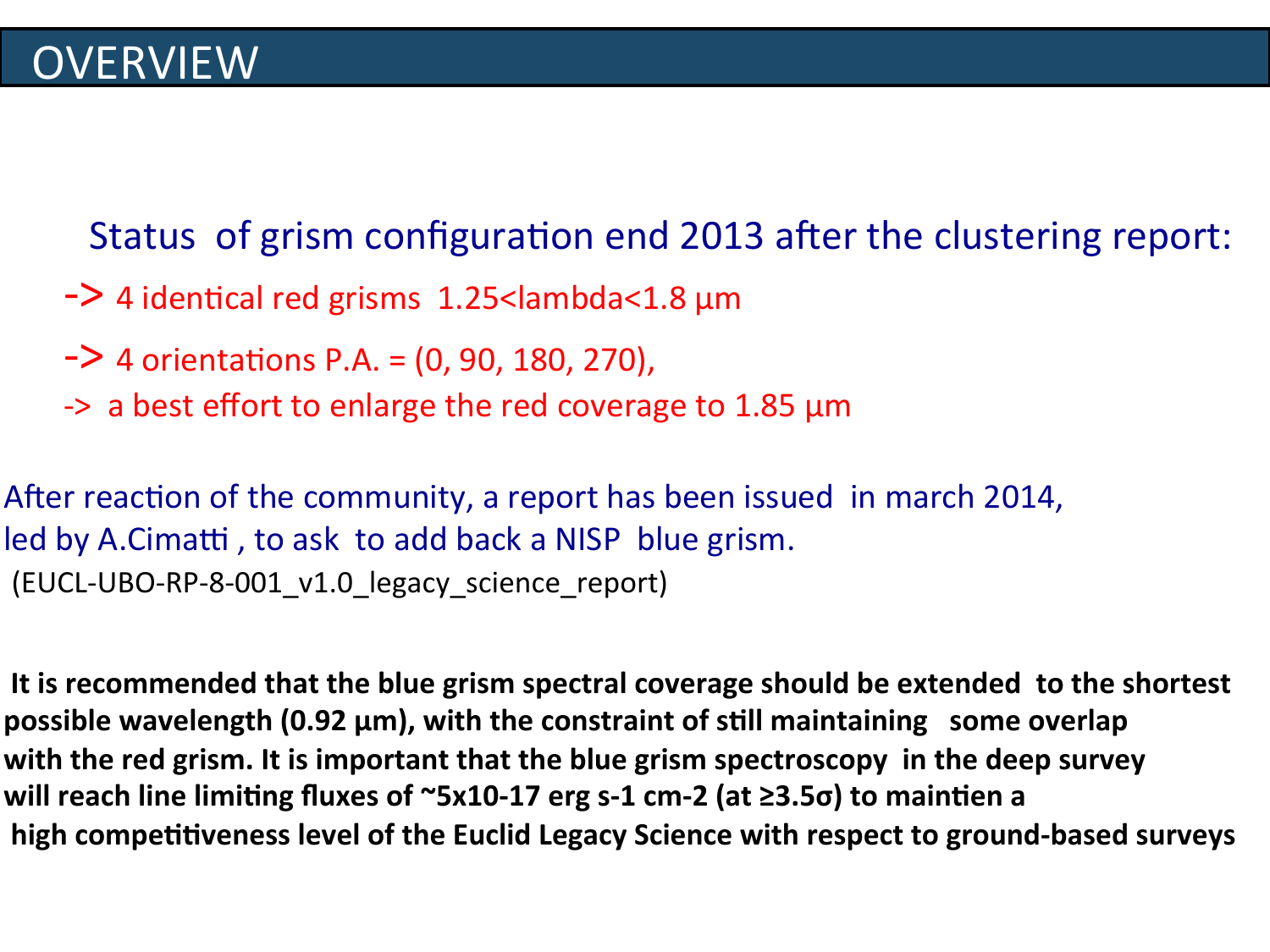### The update of the red grism status

Update of the report of the clustering group *EUCL-OBR-OTH-8-001\_v2.0\_GalaxyClustering\_InterimScienceReview* 

Study an option with 3 rotations;

 $\triangleright$  replace one red grism by a blue one but keep 4 red exposures during nominal survey ie P.A. = (0, 90, 90, 180)

 $\triangleright$ No strong difference between 4 and 3 rotations

This allows to reach a flux limit of

H $\alpha$  flux > 2 10<sup>-16</sup> erg/cm<sup>2</sup>/s (instead of 3)

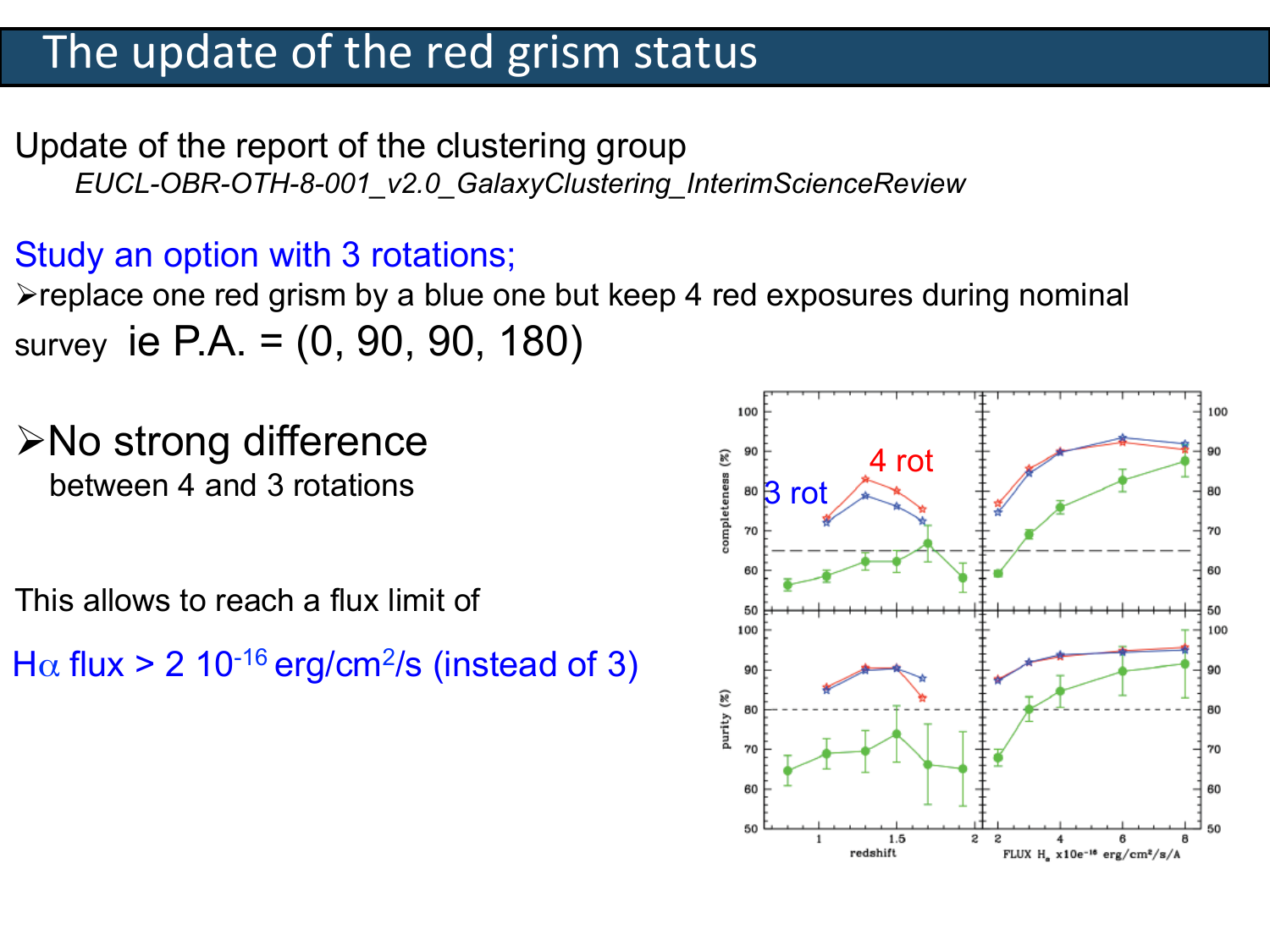### Final estimation for clustering after optimisation

New option (3 or 4 rotations)) : -Give better performance and a gain of galaxies in the IR Thsnks to a better flux limit

Proposition

- $\checkmark$  replace one red grism by a blue one
- $\checkmark$  keep 4 red exposures during the wide with 3 rotations ie P.A. = (0, 90, 90, 180)
- $\checkmark$  coverage  $0,9 < z < 1.8$ .  $=$  > 1.25 < lambda < 1.85 µm
- ü 4 exposures of 560s



4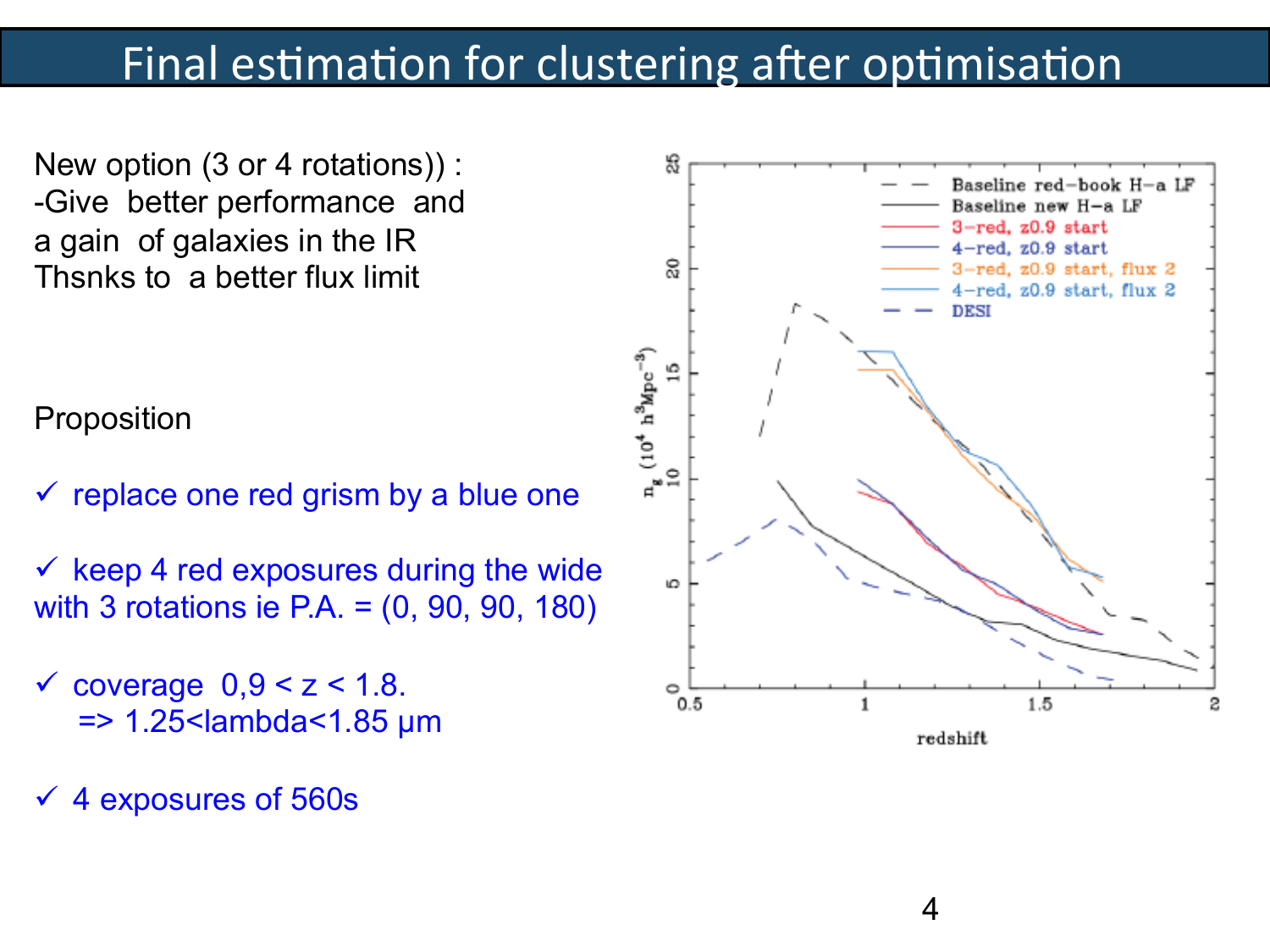# Endorsed by the EST

In view of the latest scientific findings the EST recommends to change the baseline grism configuration in NISP, in order to meet the required top level Galaxy Clustering statistics without changing Euclid wide survey parameters and with minimal changes to the NISP optical design.

 The EST fully supports implementation of Option 1 with 3 red grisms and 1 blue grism. This option gives the best GC performance for the wide survey and enables a large additional scientific return for the deep survey from the spectroscopic capabilities in the "blue" near-infrared wavelength range.

> The red grism requirements : 1.25<lambda<1.85 µm -3 red grisms,  $-R > 400$  at 0.5" object size H $\alpha$  flux > 2 10<sup>-16</sup> erg/cm<sup>2</sup>/s at 3.5 sigma in 4 dither exposures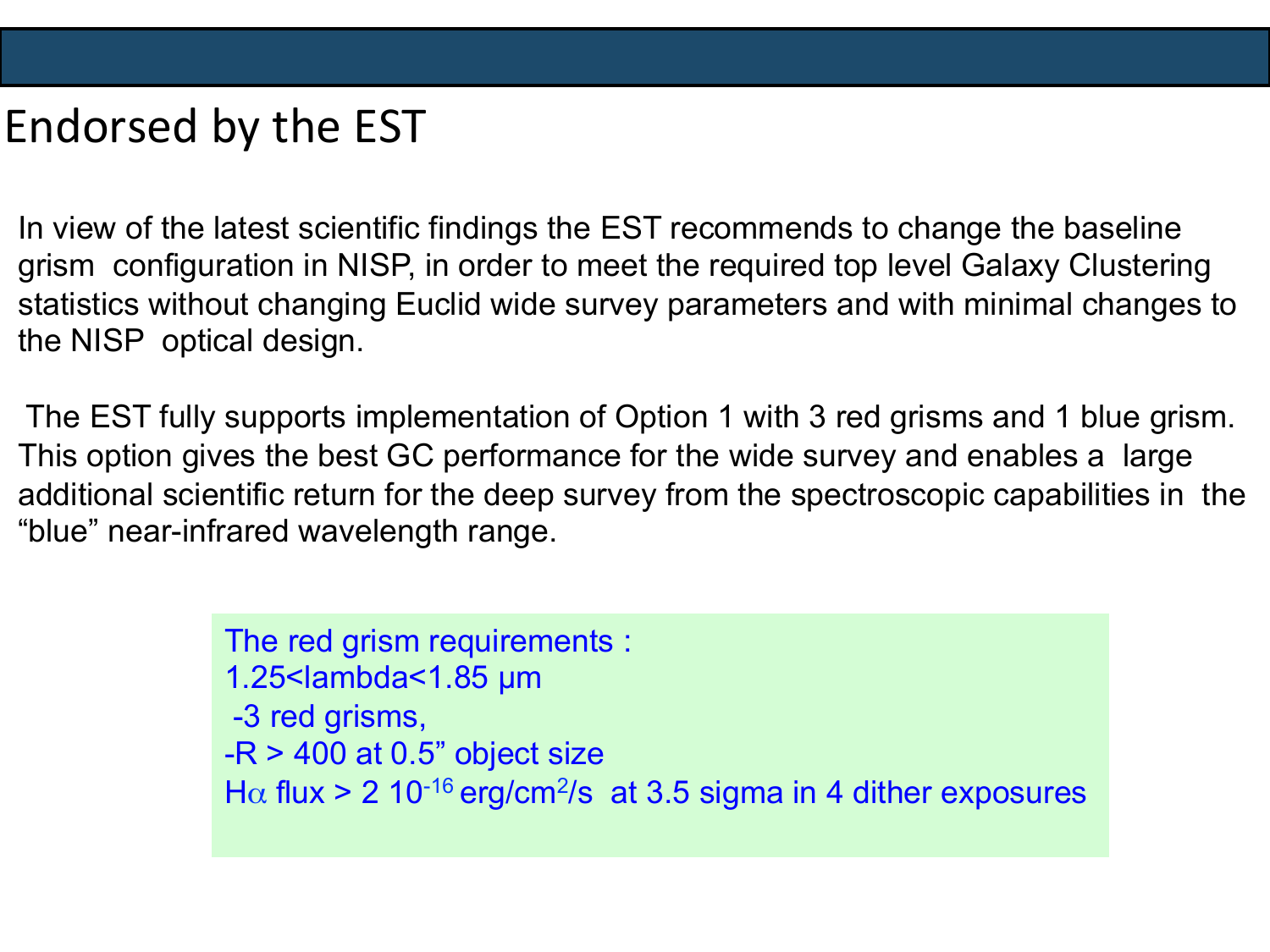## The blue grism

- Wavelength range :  $0.92 1.30 \mu m$  (allowing some overlap with the red grism,  $1.25 1.85 \mu m$ )
- Emission line limiting flux  $\sim$  5-6 x10<sup>-17</sup> erg s<sup>-1</sup> cm<sup>-2</sup> (3.5 $\sigma$ )
- Continuum limiting flux:  $AB \sim 21-22$
- Spectral resolution similar to that of the red grism



Left: the number of galaxies with simultaneous detection of  $H\beta$ , [O III] $\lambda\lambda$ 4959,5007 and Ha (left panel), and [Ο ΙΙΙ]λλ4959,5007 and Hα lines (right panel) in the Deep Survey as a function of the blue wavelength cut-off of the blue grism.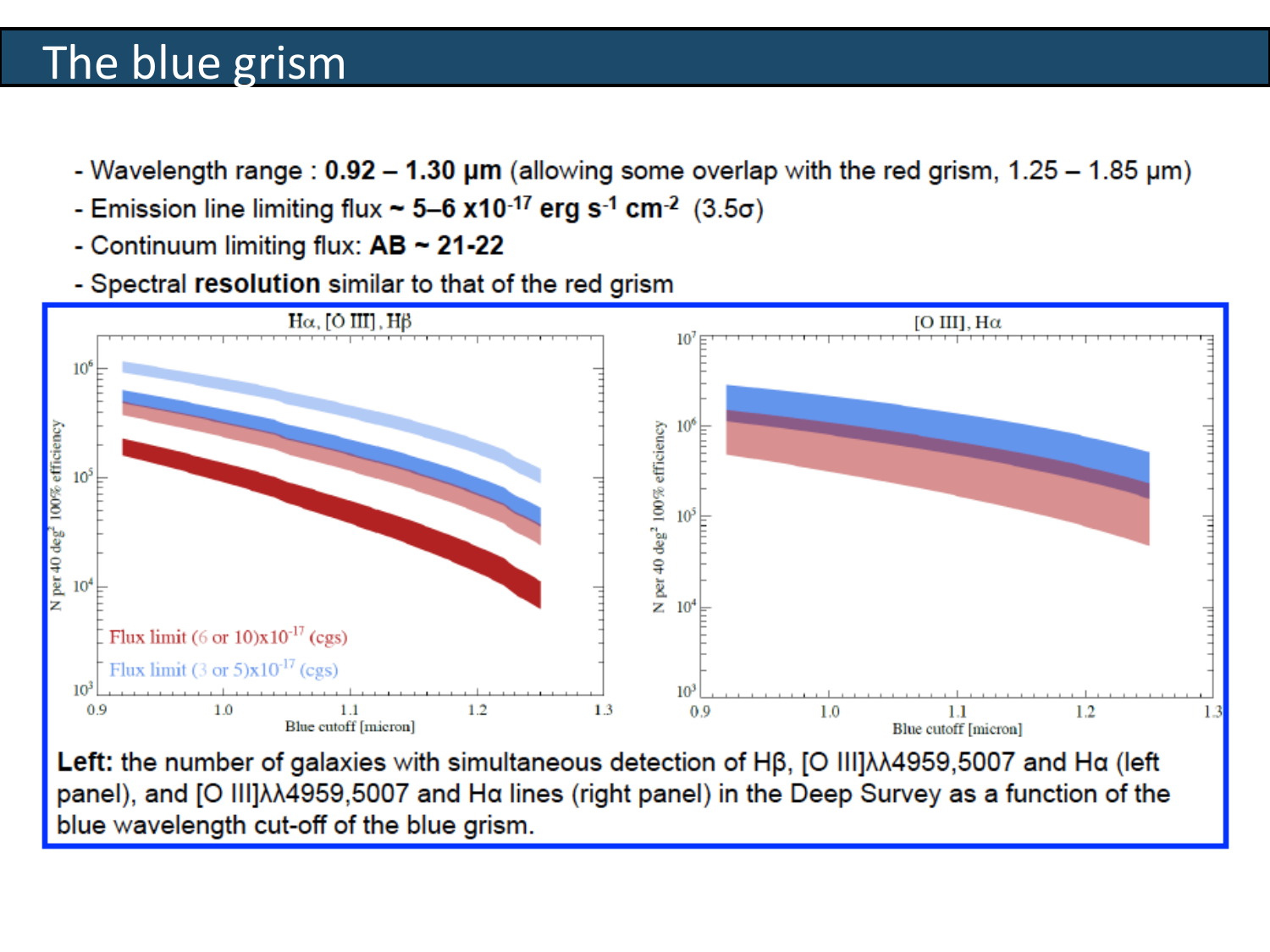-The blue grism is implemented as a facility in the NISP (not a requirement)

-The blue grism will be used during the deep survey to reach the needed flux limit (The flux limit is the one estimated after 40 passes of 560s)

BASELINE :

- Wavelength range :  $0.92 1.30 \mu m$
- Emission line limiting flux  $\sim$  5–6 x10<sup>-17</sup> erg s<sup>-1</sup> cm<sup>-2</sup> (3.5 $\sigma$ )
- Spectral resolution similar to that of the red grism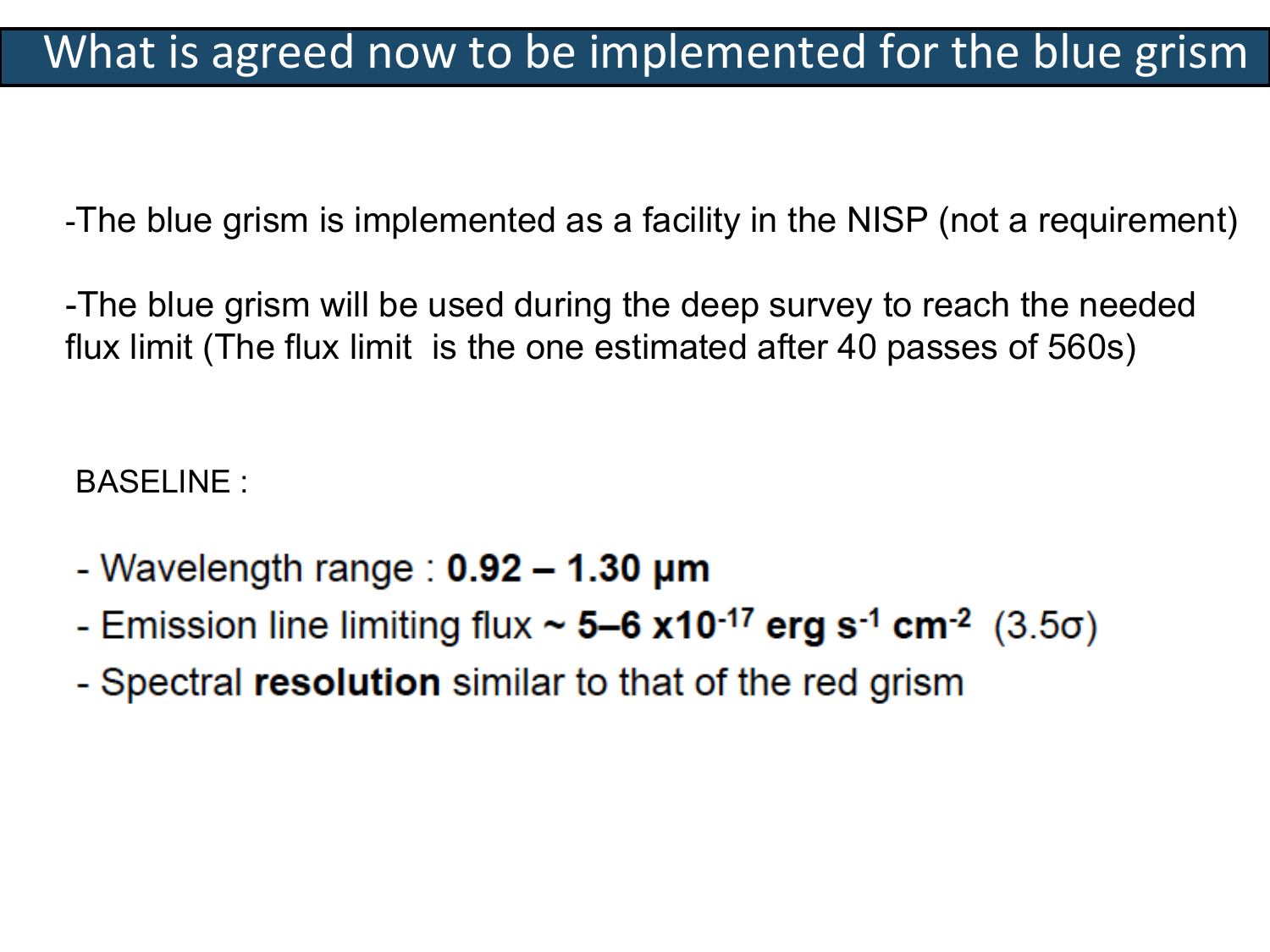

 $FWHM = 0.55$  "  $D\lambda_{pixel}$  = constant = 13.4 A

 $R =$ lambda/(N\*D $\lambda_{pixel}$ )

 $N = FWHM^*$ object size/0,3"

Object 0, 5 " = >  $N = 2.5$ Object  $1'' = > N = 3,8$ 



R-NISP-P-0XX The NISP spectrometric channel spectral effective resolution R considering a reference 0.5" diameter source shall be  $R=\lambda/\Delta\lambda$  260 over the full B-band spectral range.

> Note: Resolution element  $(\Delta \lambda)$  is defined as the minimum wavelength separation at which two spectral lines produced by a  $0.5$ " object and with the same equivalent width can still be distinguished.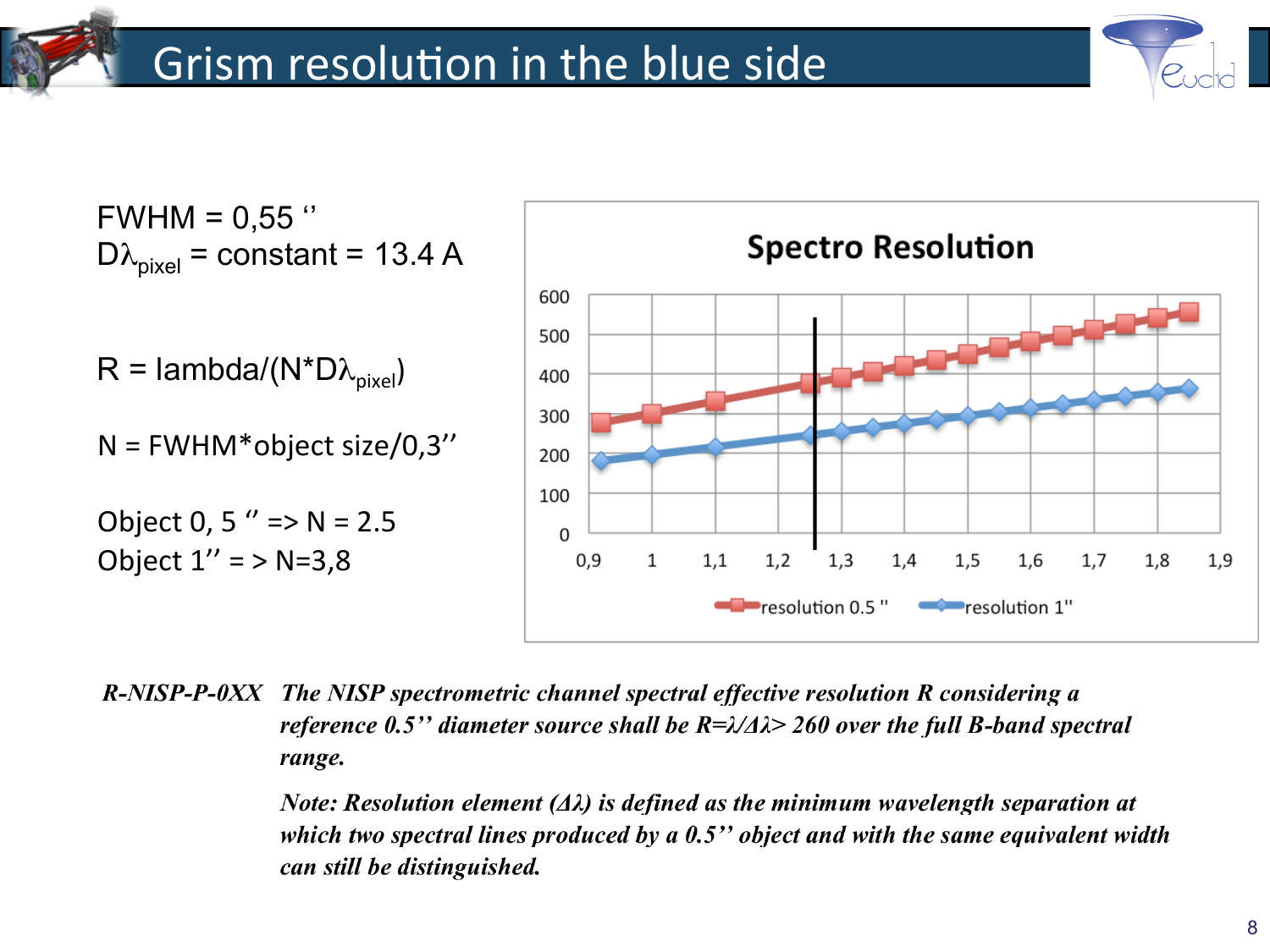

Legacy report to EST in september 2014:

| <b>Extension of the red</b><br>grism | <b>Resolution</b> | Main improvements w.r.t. the<br>current red cutoff of 1.85 µm          |
|--------------------------------------|-------------------|------------------------------------------------------------------------|
| $1.85 - 2.0 \,\mu m$                 | No changes        | Opaque atmosphere !                                                    |
|                                      |                   | General competitiveness with<br>ground-based spectroscopic<br>surveys. |
|                                      |                   | Unique role at $1.5 < z < 2$ w.r.t.<br>DESI.                           |
|                                      |                   | <b>Larger discovery space!</b>                                         |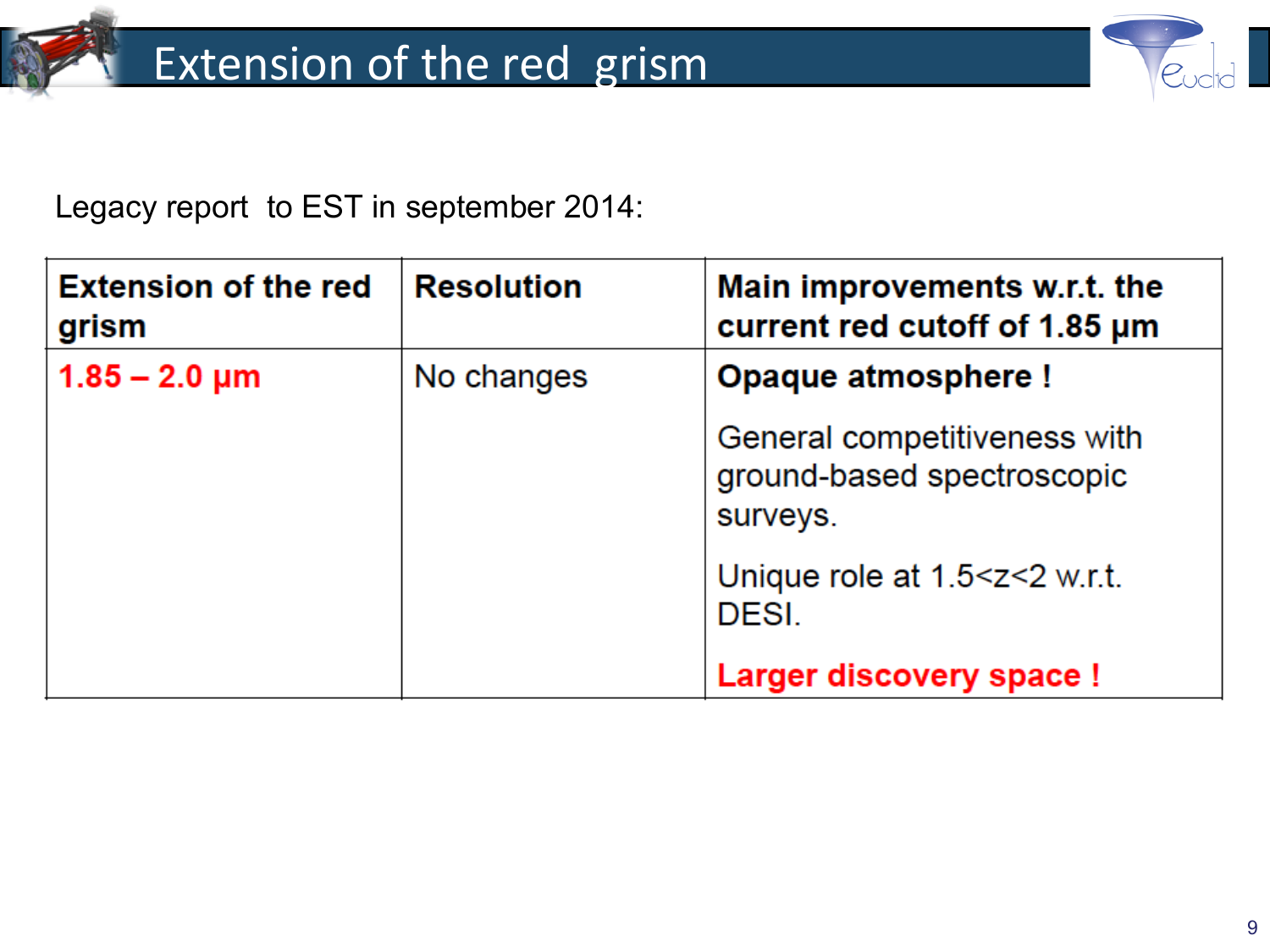# Evaluation of grism performance